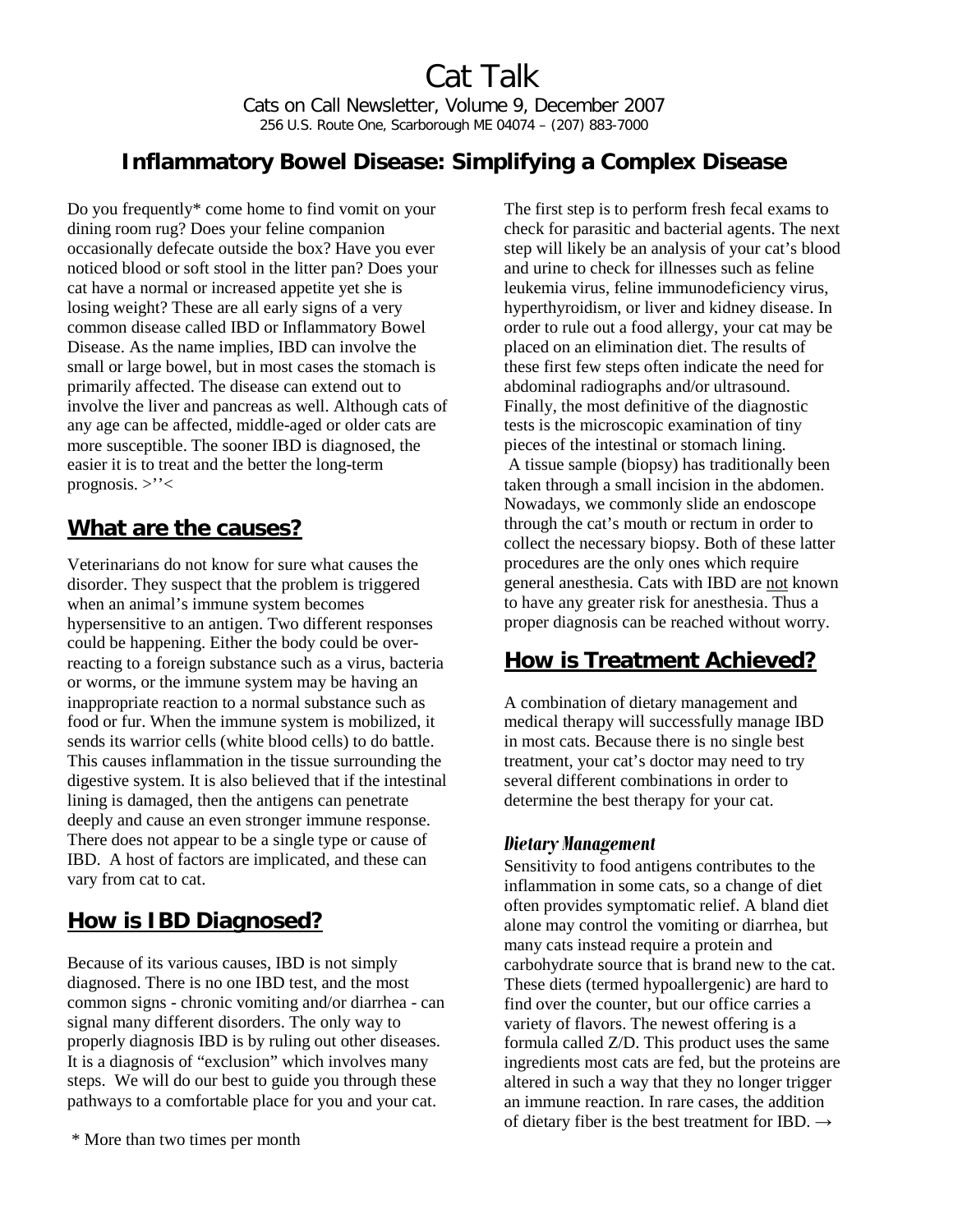Cat Talk Cats on Call Newsletter, Volume 9, December 2007 256 U.S. Route One, Scarborough ME 04074 – (207) 883-7000

## **Inflammatory Bowel Disease: Simplifying a Complex Disease**

#### *Medical Management*

It may take several weeks or longer for felines to improve after a diet change. For those patients with severe or worsening symptoms, such as significant weight loss, simultaneous medical treatment is truly indicated. A wide variety of drugs can be considered to treat IBD, and given the prevalence of this disease, many more are under development. Some of the factors which play into the choice of medication include the severity of the symptoms, how often the symptoms occur and the cat's overall condition i.e. the presence of any other underlying diseases. Often, two or more medications need to be given. Here are a few commonly used medications for consideration.

Corticosteroids are commonly used to treat IBD. These drugs have potent anti-inflammatory and immunosuppressive properties with relatively few side effects in cats. Additionally, corticosteroids may stimulate the appetite and enhance intestinal water absorption thus resulting in more trips to the litter box. Two forms are commonly used. **Prednisolone** has been used for years. It can be given as a pill, liquid or trans-dermal (across the skin) ointment. The newest corticosteroid, **budesonide**, comes from human medicine. It has the advantage that it is presumed not to be absorbed systemically, thus causing fewer side effects. This drug also can come as a pill or liquid. Both of these medications require a urine and blood test twice yearly for monitoring of possible side effects.

Antibiotics can be help helpful when the side effects of steroids are too strong or when they have failed to adequately control the disease. **Metronidazole** therapy is the most commonly prescribed antibiotic because it also has some anti-inflammatory properties. Side effects can involve the blood and are rare but are completely reversible if caught early. For this reason, regular drug monitoring is required when the patient is on this drug. **Tylosin** is an antibiotic borrowed from large animal medicine. It has not been officially approved for use in cats, but it has been used in cats for decades with no reported side effects. Although this inexpensive drug does not require any blood monitoring, both it and metronidazole have a very

bitter taste and thus must be disguised or given in a gel capsule to avoid any frothing at the mouth.

**Sulfasalazine** is the antibiotic of choice if large bowel inflammation (colitis) is the predominant complaint. Other antibiotics such as amoxicillin, clindamycin and enrofloxacin are also occasionally prescribed. None of these require any drug monitoring.

#### Other Medications

A wide variety of other classifications of drugs can be used for IBD. Some of these include immunosuppressive drugs such as **Leukeran ™** and **cyclosporine,** antispasmodics or anti hypermotility drugs such as **metoclopramide,**  and antacids such as **famotidine (Pepcid™).** Some cats are meticulous groomers of themselves and fellow cats. Since hair is not digestible, it could easily be a source of chronic irritation to the stomach or intestines. Frequent brushing and the use of oral hairball medication (**laxaire™ and laxatone ™**) are recommended for cats with IBD, especially if they have a history of vomiting or passing many hairballs.

## **What is the Prognosis for Cats with IBD?**

It is rarely possible to cure inflammatory bowel disease, but most cases can be satisfactorily controlled by medication and dietary management. Relapses can occur if the treatment regimen is not followed completely. If IBD progresses too long without intervention the most common result is cancer. IBD is not a disease your veterinarian can diagnose and resolve with only one visit. The good news is that it can be treated with patience. IBD cats can lead quality lives.

### **News Flash: Update on HTD**

Researchers believe that they have found the cause of hyperthyroid disease. It is a common flame retardant placed on household rugs and furniture as well as our clothing. It has leached